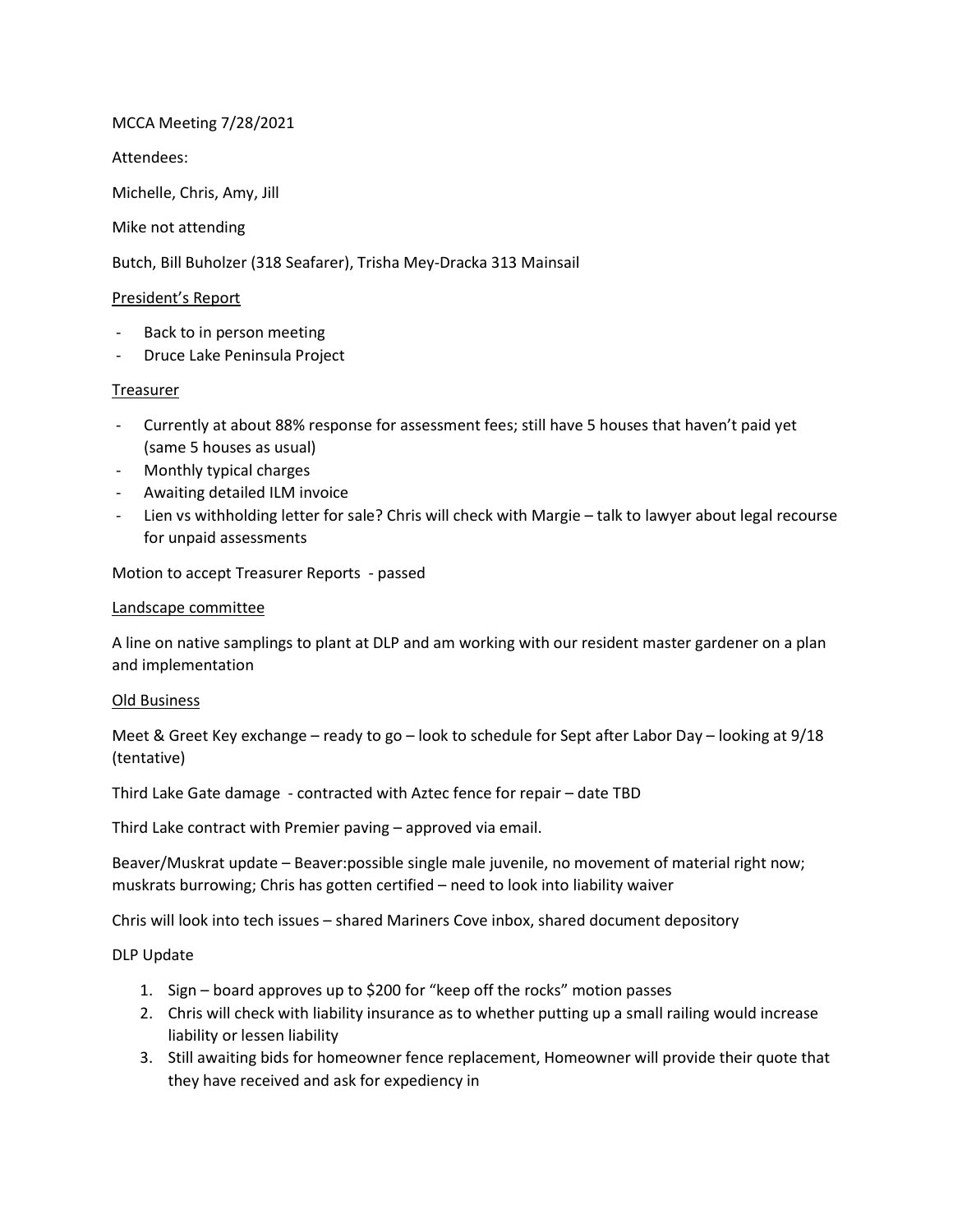- 4. Village will pay for dredging next years budget; will do bathimetric survey; will do both ponds at same time, will do engineering work need to get permits not this year – after May 2022
- 5. Don't manually start pulling vegetation at Druce Lake Launch don't mess with ILM plan
- 6. Druce Lake lunch not usable right now due to low water level may be another launch around lake ave – Butch checking in to it
- 7. Butch will work with us and ILM for dredging
- 8. Third Lake motoring water so low need to trim up their motors can cut aerator lines

#### By Laws

Revision rec'd from lawyer – under review with homeowner lawyer Check bylaws for allowing mixed meetings – virtual and in person

#### New Business

Amy moving, leaving the board

Dana resigned as Board member, and as Secretary

- Special appointment?
- Current Board Members no one able to take over position full time
- Rotate duties for now
- Minute taker from one month will set up agenda for next month publish ahead of time, include time slot allotments for each agenda item

If board gets below 5 members, Management company will take over – double assessment fee

Social Media Blast, mailings asking for Board volunteers – include information form board member policy re: requirements and expectations – Jill to draft announcement and send via email (assessment fee paid, member of community, regular meeting attendance),will ask Margie to post, blurb to Village Vine in 2 weeks.

A few homeowners have volunteered to help out with assessment – Michelle will drop off to Jill for reach out.

Open to the Floor

Butch:

 – Venetian Night Parade – 8/21 start assembling at 6, parade at 6:30; fire lanes accessible, launches accessible for folks who don't live on the lake to watch the parade, Village sponsoring parade

Posts for speed limit signs have finally arrived – waiting for JULI to flag for post install

Village opened up boat registration to non residents; allow non residents to buy registration for those who are already on the water, unincorporated Druce Lake, only piers where they are on the water, can have other people on there – one group of homeowners want to charge higher fees since they aren't paying the Village taxes which includes snow plowing, salt, roads repaved, streetlights etc – a lot of services for your taxes.

Village has replaced several signs needed at Third Lake Launch